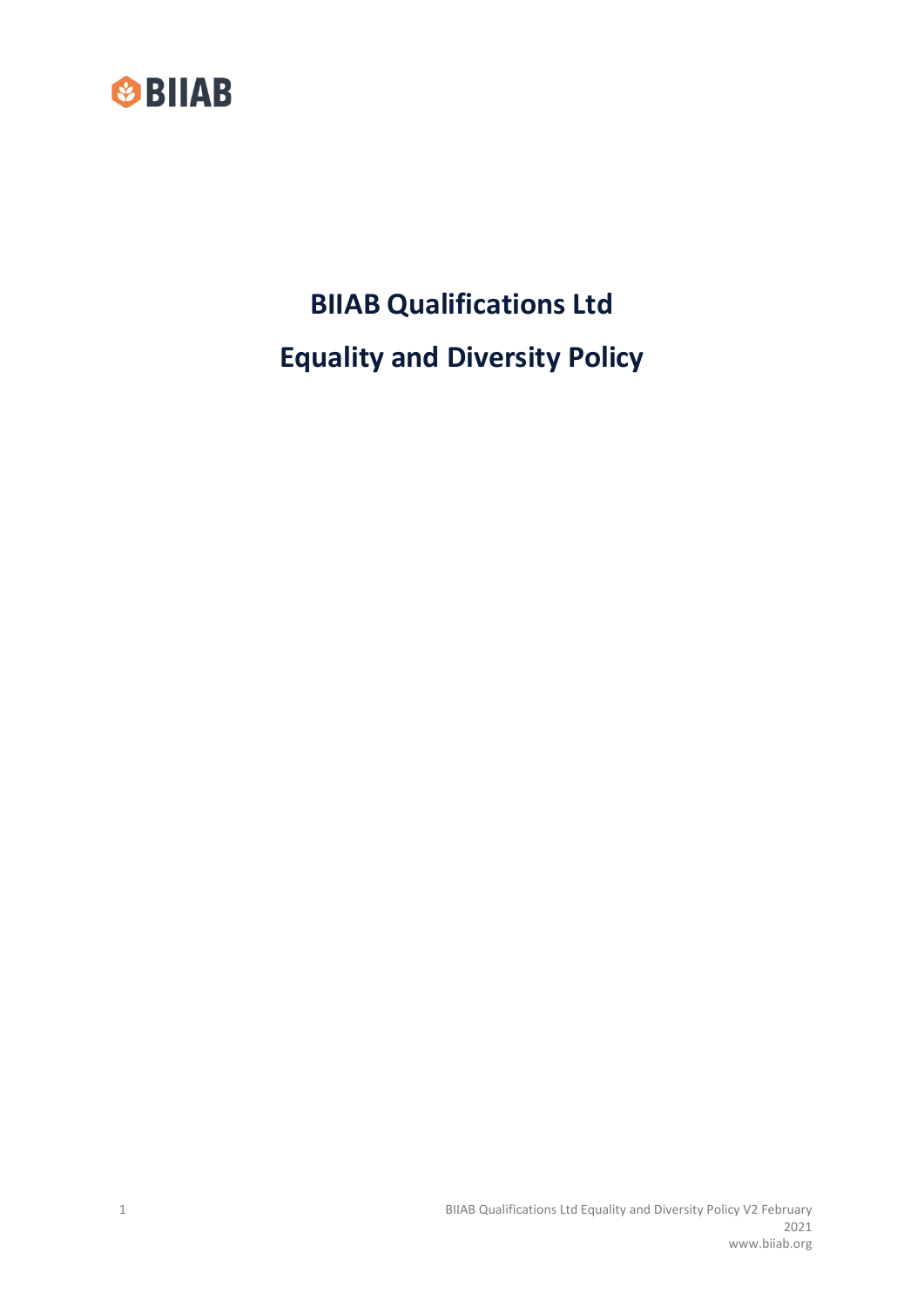# **SPIIAB Contents**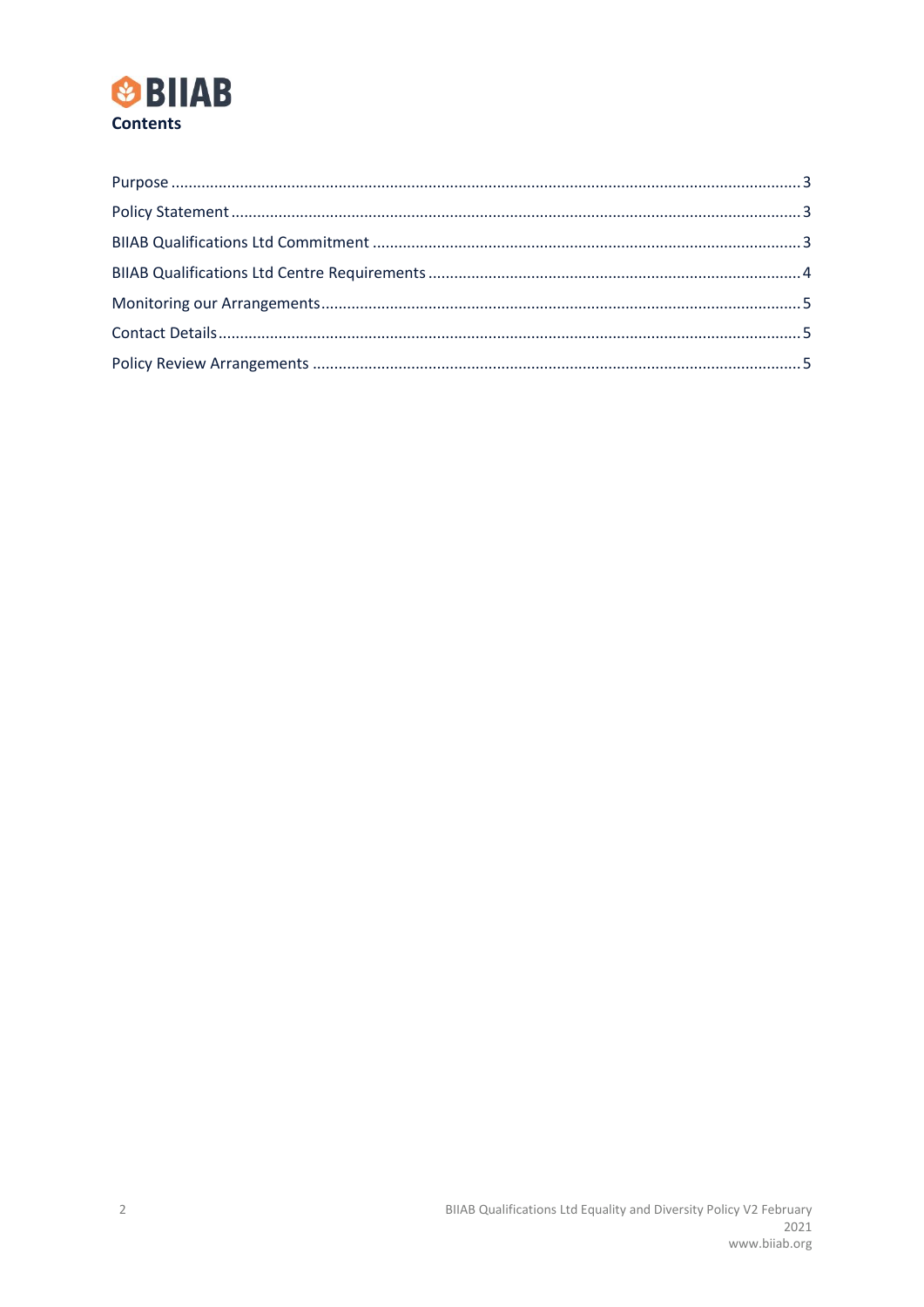<span id="page-2-0"></span>

BIIAB Qualifications Ltd is committed to equality and diversity and to securing the rigour and compliance with standards for the qualifications that BIIAB Qualifications Ltd's certificates. We actively promote equality of opportunities for learners and potential learners and equal opportunities practice by centres.

This commitment also extends to promoting equal opportunities in the way in which we work with and develop our staff including providing appropriate equality training and guidance.

We comply with all current and relevant equalities legislation and aim to deliver a service and range of qualifications that are fair, accessible and do not include any unnecessary barriers to entry. Where there are features of a qualification that could disadvantage a group of learners, they will be listed in the qualification handbook and the justification given.

We also ensure that any regulatory requirements imposed on us by our regulators are met, and that we support centres to meet those requirements.

All approved BIIAB Qualifications Ltd centres must have their own Centre Equality and Diversity Policy, which is reviewed as part of the Centre Approval process to ensure it is current and fit for purpose.

## <span id="page-2-1"></span>**Policy Statement**

All learners should have equal opportunity to access our qualifications and assessments regardless of sex, gender reassignment, marital status, civil partnership status, disability, race, religion or belief, sexual orientation, age, pregnancy or maternity.

We seek to ensure of our qualifications are without disadvantage to any learner, potential learners or group of learners that may share any of these characteristics.

BIIAB Qualifications Ltd products (qualifications and end-point assessments EPA) are designed to reflect the diversity of learners.

If we must specify a requirement that could disadvantage a particular group (for example a legal requirement around the age of learners or health and safety issues and learners with particular disabilities), we will include it in the qualification specification and explain why it is there. The justification will relate only to the specific requirements of the components, qualifications or EPA.

### <span id="page-2-2"></span>**BIIAB Qualifications Ltd Commitment**

When undertaking a qualification or EPA, learners with a protected characteristic will not be disadvantaged in comparison to learners that do not share that characteristic. This means that all learners' achievements can be compared to the achievements of past, present and future learners.

To fulfil our requirements under the Equality Act 2010 (UK) we will:

• monitor and review equality and diversity throughout the process of developing qualifications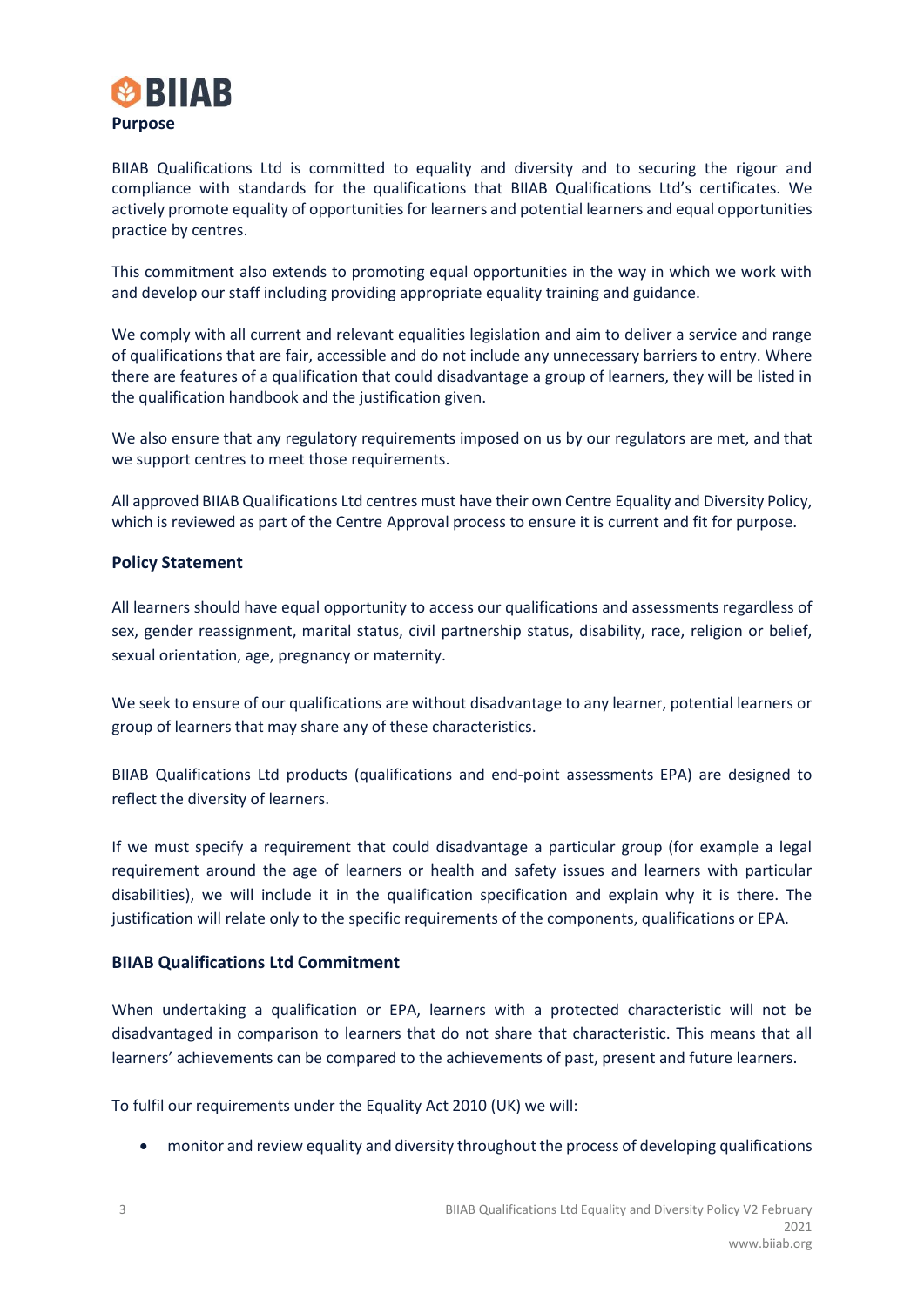

- review whether Centres are fulfilling their responsibilities in terms of for example, carrying out assessment processes in a fair and objective manner, operating an equality policy and operating an inclusive appeals procedure.
- consider requests that relate to access to BIIAB Qualifications Ltd products (qualifications and EPA's) and take action where reasonable
- analyse and monitor learner achievement data to detect and mitigate any accidental bias
- fulfil our obligation to meet access requests or learners in a manner that does not disadvantage them

We are also committed to ensuring that:

- Qualifications are available in English, Gaelige in Northern Ireland and Welsh in Wales, where needed and requested
- BIIAB qualifications Ltd qualification documentation is produced using clear, plain language that is free from bias

For BIIAB Qualifications Ltd to be successful in the implementation of the policy statement, it will:

- Issue the policy to all staff, contractors, representatives, Centres and learners via the BIIAB Qualifications Ltd website
- Offer and provide relevant and suitable development for all staff, contractors and representatives
- Ensure that BIIAB Qualifications Ltd Centres implement and operate an Equality and Diversity Policy monitored through BIIAB Qualifications Ltd's EQA process and systems

### <span id="page-3-0"></span>**BIIAB Qualifications Ltd Centre Requirements**

BIIAB Qualifications Ltd expects its centres to deliver and assess its qualifications in accordance with equalities law, enabling learners to have equal access to training and assessment for qualifications irrespective of the characteristics noted above in the Policy Statement section of this policy.

As part of the Centre approval process a centre must have its own policy in place in relation to equality and diversity. Any centre satellite sites and/or assessment sites are also required to have a policy in place to ensure that they are fulfilling their equality and diversity responsibilities and that discrimination does not occur either directly or indirectly.

This policy should be followed prior to referring to BIIAB Qualifications Ltd for guidance and should extend beyond reference to equality in employment and internal matters and cover all activities in relation to learners.

Where complaints relating to issues of inequality cannot be satisfactorily resolved by the centre, learners must be made aware of their right to appeal using the arrangements outlined in our appeals policy.

BIIAB Qualifications Ltd approved centres are required to:

• Ensure that all learners are treated with respect, equally, fairly and without bias to help and encourage learners to progress, develop and reach their full potential through learning and development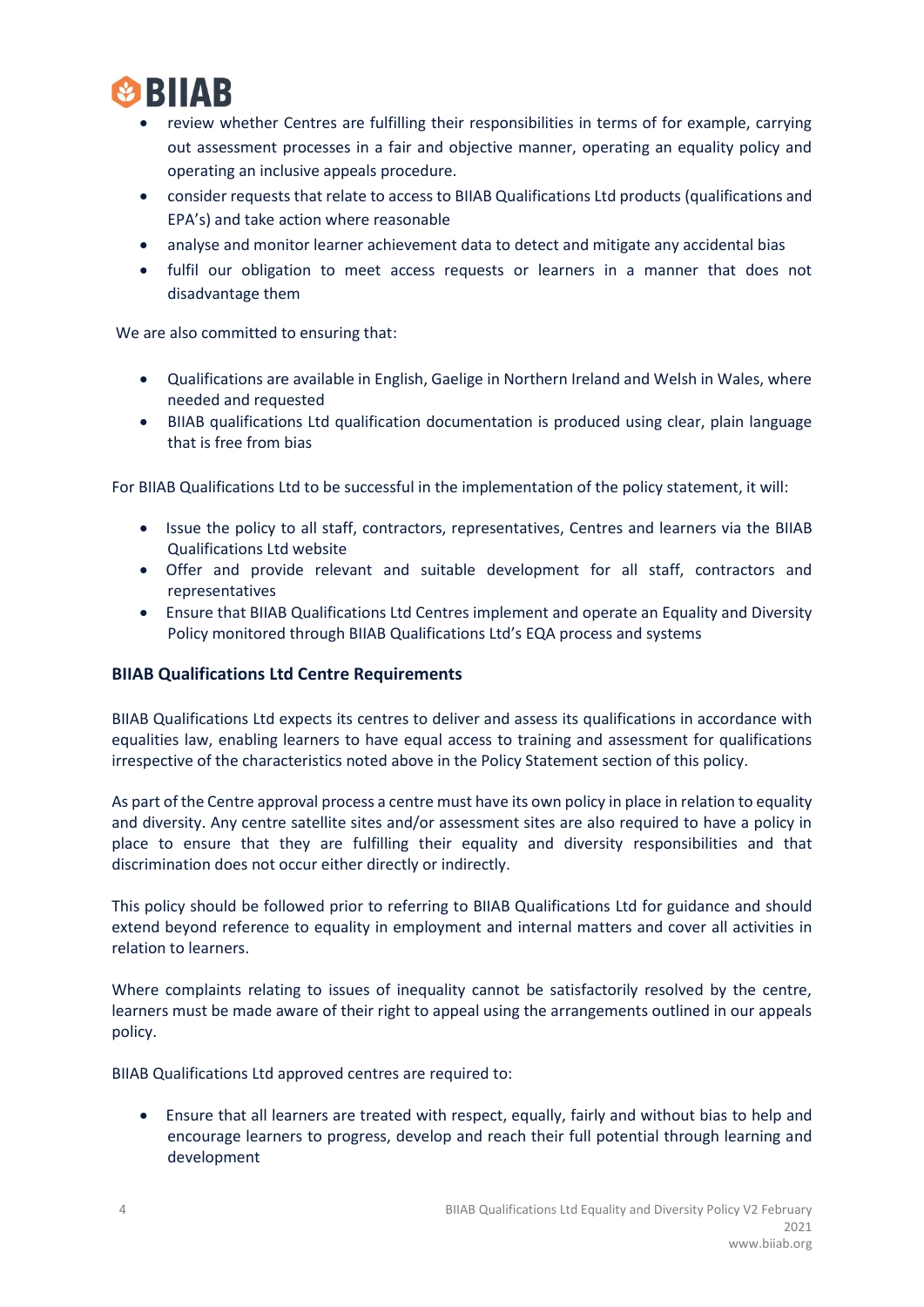

- Fulfil their equality and diversity responsibilities regarding assessment processes, adhering to current equality legislation, operating and maintaining an effective appeals procedure
- Ensure that monitoring of equality and diversity is an 'active' process and is documented
- Comply with BIIAB Qualifications Ltd's reasonable adjustments and special considerations policy and procedures for learners who have particular assessment requirements
- Ensure that learners are made aware of both BIIAB Qualifications Ltd and the Centre's commitment to the implementation and maintenance of equality and diversity through the policies set out by both BIIAB Qualifications Ltd and the Centre
- Encourage learners to give information to Centres that will help equality monitoring processes in the Centre which may be reviewed by the Centre EQA
- Encourage learners to give feedback to the Centre on access to equality of opportunity through the completion of questionnaires during, and at the end, of the learner's specific qualification or EPA which may be reviewed by the Centre EQA

### <span id="page-4-0"></span>**Monitoring our Arrangements**

As part of the learner registration and certification processes for qualifications and EPA's, BIIAB Qualifications Ltd will collect information on diversity and requests for reasonable adjustments or special consideration.

We also seek feedback from learners, centres and other stakeholders using a variety of methods. Any relevant issues identified which suggest our provision or services may have unnecessarily impacted on learners will be reported back to our Head of Qualifications and Apprenticeships who will be responsible for ensuring a review takes place.

The outcome of this will be discussed by the Management Team and, if necessary following this review, we will make amendments to provision and/or services in accordance with our documented procedures.

If reviews highlight equalities or accessibility issues with units or qualifications, we will inform all relevant stakeholders. Details of our reviews will be made available to the qualifications regulators upon request.

### <span id="page-4-1"></span>**Contact Details**

Feedback can be should be submitted in writing addressed to the below address or by email to [customersupport@bii.org](mailto:customersupport@bii.org)

BIIAB Qualifications Ltd Robins Wood House Robins Wood Road Nottingham NG8 3NH

#### <span id="page-4-2"></span>**Policy Review Arrangements**

This policy is subject to a three-year review cycle, or earlier should any feedback or concern be brought to the attention of BIIAB Qualifications Ltd, to ensure it remains fit for purpose and the process and its outcomes are deliverable.